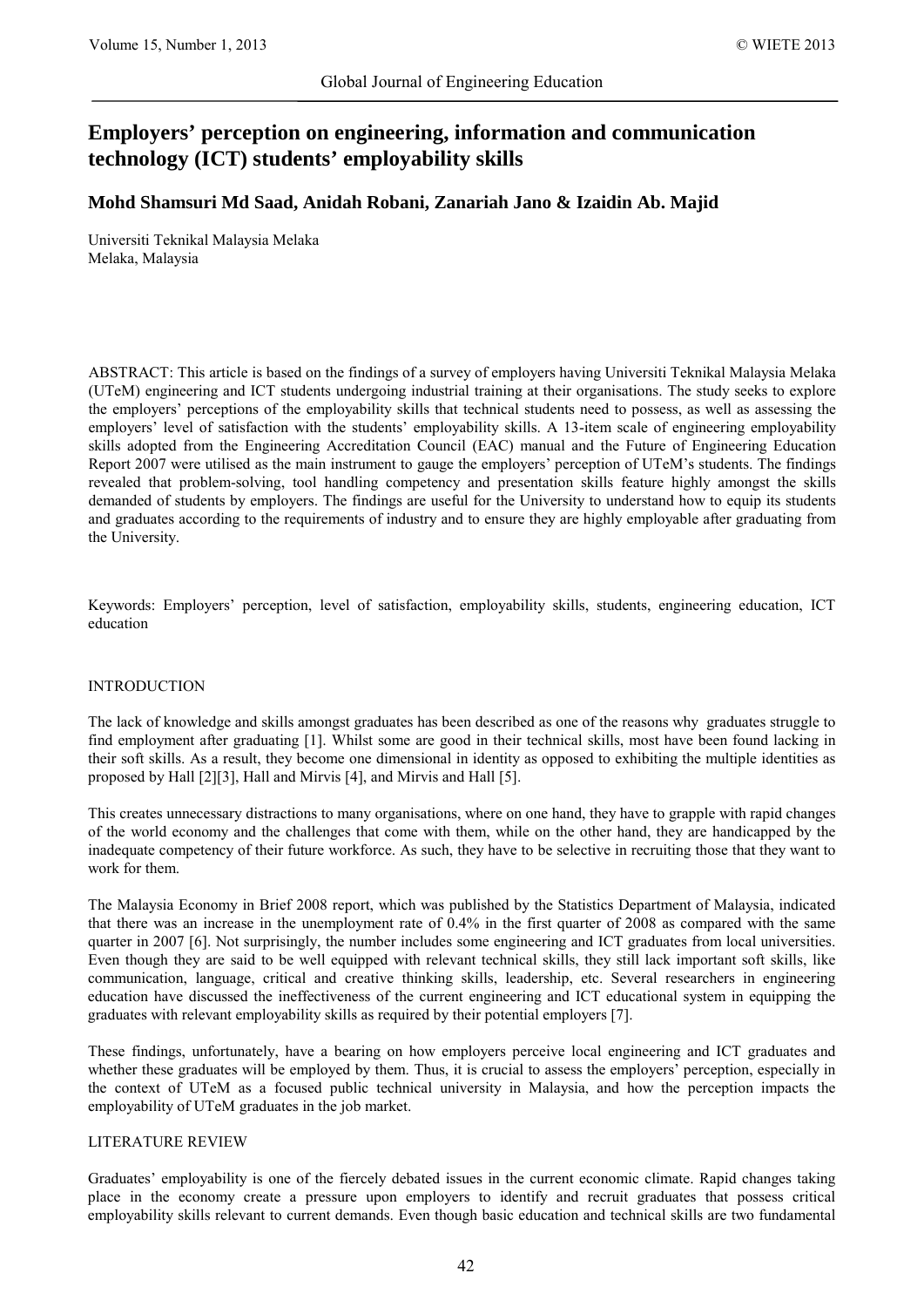requirements to be possessed by graduates, there are non-technical and intangible skills that must also be acquired by these graduates [8]. This notion has been supported by several scholars in this area either through empirical evidence or through theoretical discussions. Amongst the skills that are frequently highlighted are communication skills, critical and creative thinking skills, team working skills and lifelong learning skills [9-11]. One of the common reasons why these skills are required by the employers is that they need adaptable and flexible future employees who can easily learn, relearn and unlearn current and new knowledge to be able to make changes as required by the economic and technological environment at the time.

According to Andrews and Higson, academic scholars have various definitions of employability skills, which include a focus on graduates' abilities to adapt and use their personal and academic skills to more tangible educational outcome measures associated with graduate employability and employment [12]. For example, Knight and Yorke define employability as a set of achievements - skills, understandings and personal attributes - that make graduates more likely to gain employment and be successful in their chosen occupations, which benefits themselves, the workforce, the community and the economy [13]. Thus, it can be said that having the required employability skills will enhance the chances of graduates to be employed when competing in the job market.

As a result, the issue of graduate employability affects every graduate, including engineering and technology-based graduates. Suleiman et al aptly sum up this issue, when they argue that current fresh graduates in engineering face more challenges and competition than before [10]. They say this can be attributed to the globalisation of the world economy that forces organisations to be competitive on several fronts, be it in technical areas or non-technical areas, such as management. Thus, it is not enough for them to hire technically competent engineers, but they also need engineers that are able to manage changes and adapt to these changes [14]. It is interesting to note that the ability to do this depends much on the non-technical and intangible skills of the engineers, which were mentioned earlier in this article.

It must be noted that there is empirical evidence indicating that employers are more inclined to hire graduates that possess both the non-generic skills, as well as the technical skills. Hagan in her research about ICT graduates in Australia surveyed 490 firms to determine whether these graduates were employed by them. It was found that 40% of the firms employing those graduates have reported that they are not satisfied with the level of mastery of at least two generic skills, i.e. their business management skills and communication skills [11].

Nguyen et al found that at least two research articles by Japanese researchers Kasahara and Owa indicated that Japanese graduates lack the initiative and problem-solving skills needed by the employers [15]. Similarly, Bloom and Saeki found that 64% of employers in India hiring fresh engineering graduates are only somewhat satisfied or worse with the quality of new hires [16]. However, it is interesting to note that despite these pieces of evidence, Suleiman et al reported that more than half of the employers in Malaysia are satisfied with the level of employability skills possessed by Malaysian engineering graduates [10]. Thus, this research is an interesting avenue to gauge and understand the perception of employers towards UTeM's students, both in the engineering and ICT areas.

## RESEARCH METHODOLOGY

#### Sample of Population

The study sought the assistance of UTeM's Industry and Community Network Centre (ICNeT) in contacting the employers that accepted the University's students for four months of industrial training at their organisations. This was purposely done to ensure that the second part of the study that dealt with their level of satisfaction of the students' employability skills were given a more accurate assessment due to their familiarity with the University and its students.

## Research Instrument

The study adopted a combination 13-item questionnaire related to the employability skills of engineering graduates derived from the EAC manual, as well as the Future of Engineering Education Report 2007 that acted as the core competency measured in this study. The questionnaire consisted of three parts. The first part asked about the profile of the employers' organisation; the second part asked the employers to rate on a five-point scale the employability skills they rate as important to be possessed by technical students, as well as their potential employees. Amongst the skills being assessed were a combination of hard and soft skills, including engineering and ICT skills, presentation skills and other related skills. Finally, the third part asked the employers to reflect on their level of satisfaction on the level of employability skills possessed by UTeM's students.

## Research Procedure

The questionnaire started with a pilot study involving a few employers to elicit important and useful feedback to the researchers regarding the clarity and suitability of items in the questionnaire. Once their feedback was incorporated in the refined questionnaire, the researchers then proceeded with the actual data gathering. Questionnaires were sent through UTeM's ICNeT, which acted as the liaision office with the faculties' industrial training coordinator. A total of 365 organisations responded to the questionnaires.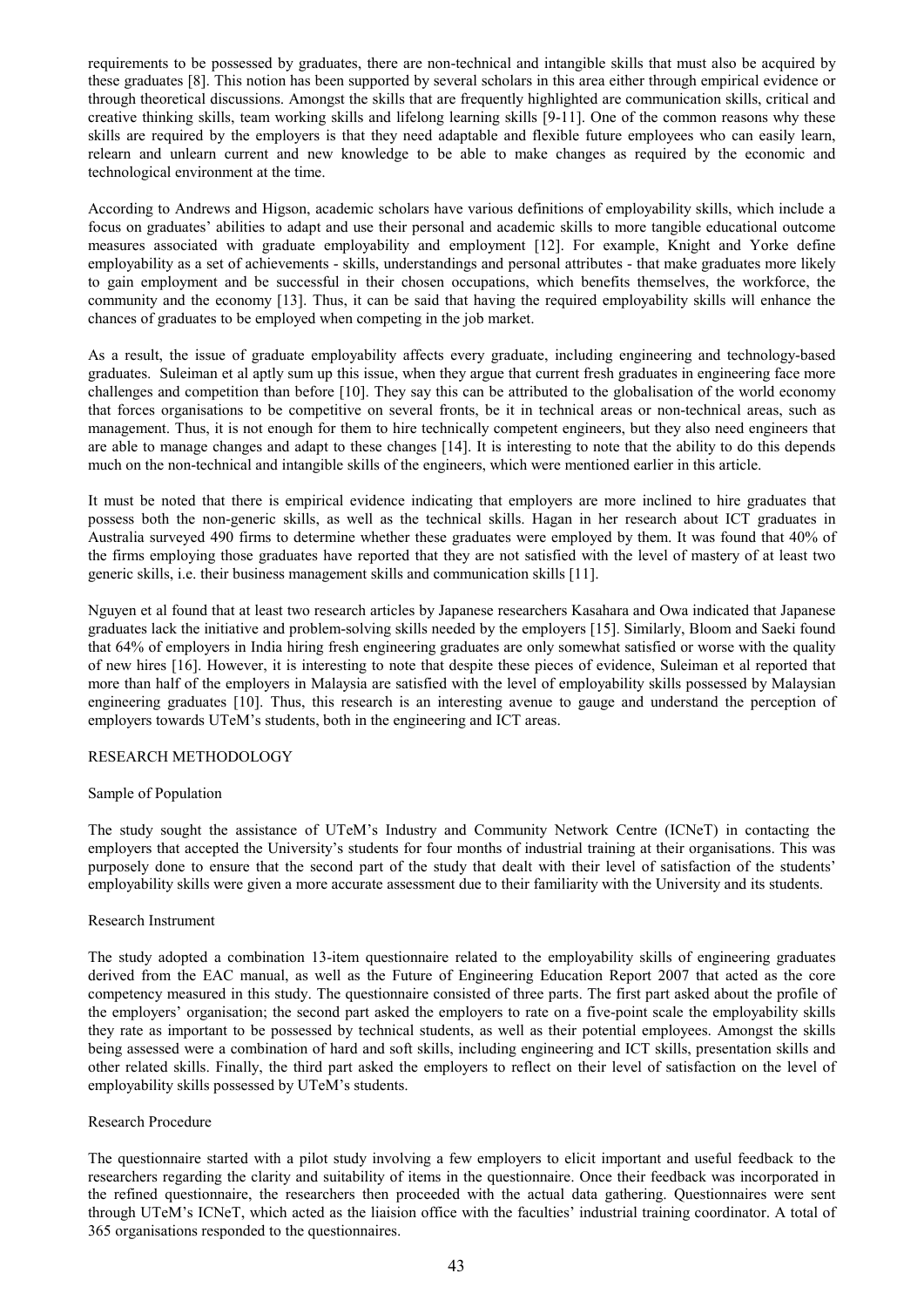## FINDINGS

## Organisation's Profile

As mentioned in the previous section, a total of 365 organisations responded to the questionnaire. They comprised 34 government agencies, 84 government-linked companies (GLCs), 108 multinational companies (MNCs), 73 small and medium enterprises (SMEs), 54 organisations that listed themselves as other organisation and 12 organisations that did not specific their category. The respondents can be grouped into two main areas of industries: engineering and nonengineering.

The engineering industry consisted of 107 organisations from manufacturing sectors, 64 from other engineering sectors, 55 from electronic and telecommunication sectors, 10 from automotive sectors and nine from oil and gas sectors. The non-engineering industry consisted of 34 organisations from the ICT sectors, 29 from service sectors and 52 from other sectors. In terms of employee numbers, 126 of these organisations had more than 1,000 employees and the rest of 239 organisations had fewer than 1,000 employees. 239 organisations indicated that they have operations outside Malaysia, outnumbering 159 organisations that only have local operations.

## Employers' Perception of the Importance of Employability Skills

Table 1 shows the rank of importance attached to each employability skill as indicated by the employers. The ability to undertake problem identification, apply problem-solving, formulations and solutions ( $M = 4.33$ ,  $SD = 0.735$ ) are given a high priority, followed by the ability to use techniques, skills and modern engineering/ICT tools ( $M = 4.27$ , SD = 0.729), the ability to present ideas with confidence and effectiveness ( $M = 4.26$ , SD = 0.778), the ability to function effectively as an individual and in a group ( $M = 4.15$ ,  $SD = 0.770$ ), the ability to acquire and apply knowledge of engineering/ICT fundamentals ( $M = 4.13$ ,  $SD = 0.757$ ) and so on. The least important employability skills according to the employers are having competency in theoretical and research engineering/ICT ( $M = 3.84$ , SD = 0.861) and having basic entrepreneurial skills ( $M = 3.63$ ,  $SD = 0.911$ ).

| Rank           | <b>Employability Skills</b>                                                                                         | Mean<br>(M) | Standard<br>Deviation |
|----------------|---------------------------------------------------------------------------------------------------------------------|-------------|-----------------------|
|                |                                                                                                                     |             | (SD)                  |
| $\mathbf{1}$   | The ability to undertake problem identification, apply problem-solving, formulations<br>and solutions               |             | 0.735                 |
| $\overline{2}$ | The ability to use techniques, skills and modern engineering/ICT tools                                              | 4.27        | 0.729                 |
| 3              | The ability to present ideas with confident and effectiveness                                                       | 4.26        | 0.778                 |
| $\overline{4}$ | The ability to function effectively as an individual and in a group                                                 | 4.15        | 0.770                 |
| 5              | The ability to acquire and apply knowledge of engineering/ICT fundamentals                                          | 4.13        | 0.757                 |
| 6              | The ability to continue learning independently in the acquisition of new knowledge,<br>skills and technologies      | 4.12        | 0.767                 |
| $\tau$         | The ability to design and conduct experiments, as well as to analyse and interpret data                             | 3.98        | 0.793                 |
| 8              | The ability to utilise a systematic approach to design and evaluate operational<br>performance                      | 3.97        | 0.773                 |
| 9              | The ability to acquire in-depth technical competence in a specific engineering/ICT<br>discipline                    | 3.97        | 0.777                 |
| 10             | The ability to recognise the need to undertake life-long learning and<br>possessing/acquiring the capacity to do so | 3.94        | 0.808                 |
| 11             | The ability to understand the social, cultural, global and environmental<br>responsibilities                        | 3.90        | 0.787                 |
| 12             | Having the competency in theoretical and research engineering/ICT                                                   | 3.84        | 0.861                 |
| 13             | Having basic entrepreneurial skills                                                                                 | 3.63        | 0.911                 |

## Table 1: Perception of the importance of employability skills.

Employers' Level of Satisfaction of UTeM Students' Employability Skills

Table 2 presents the level of the employers' satisfaction with UTeM students' employability skills. Generally, the employers were satisfied with UTeM students' level of employability skills. They indicated that they were mostly satisfied with the students' ability to continue learning independently in the acquisition of new knowledge, skills and technologies ( $M = 3.86$ ,  $SD = 0.810$ ), followed by the ability to function effectively as an individual and in a group with the capacity to be a leader and effective team member ( $M = 3.81$ , SD = 0.870), the ability to recognise the need to undertake life-long learning and possessing/acquiring the capacity to do so  $(M = 3.80, SD = 0.844)$ , the ability to acquire and apply knowledge of engineering/ICT tools ( $M = 3.78$ , SD = 0.847), the ability to undertake problem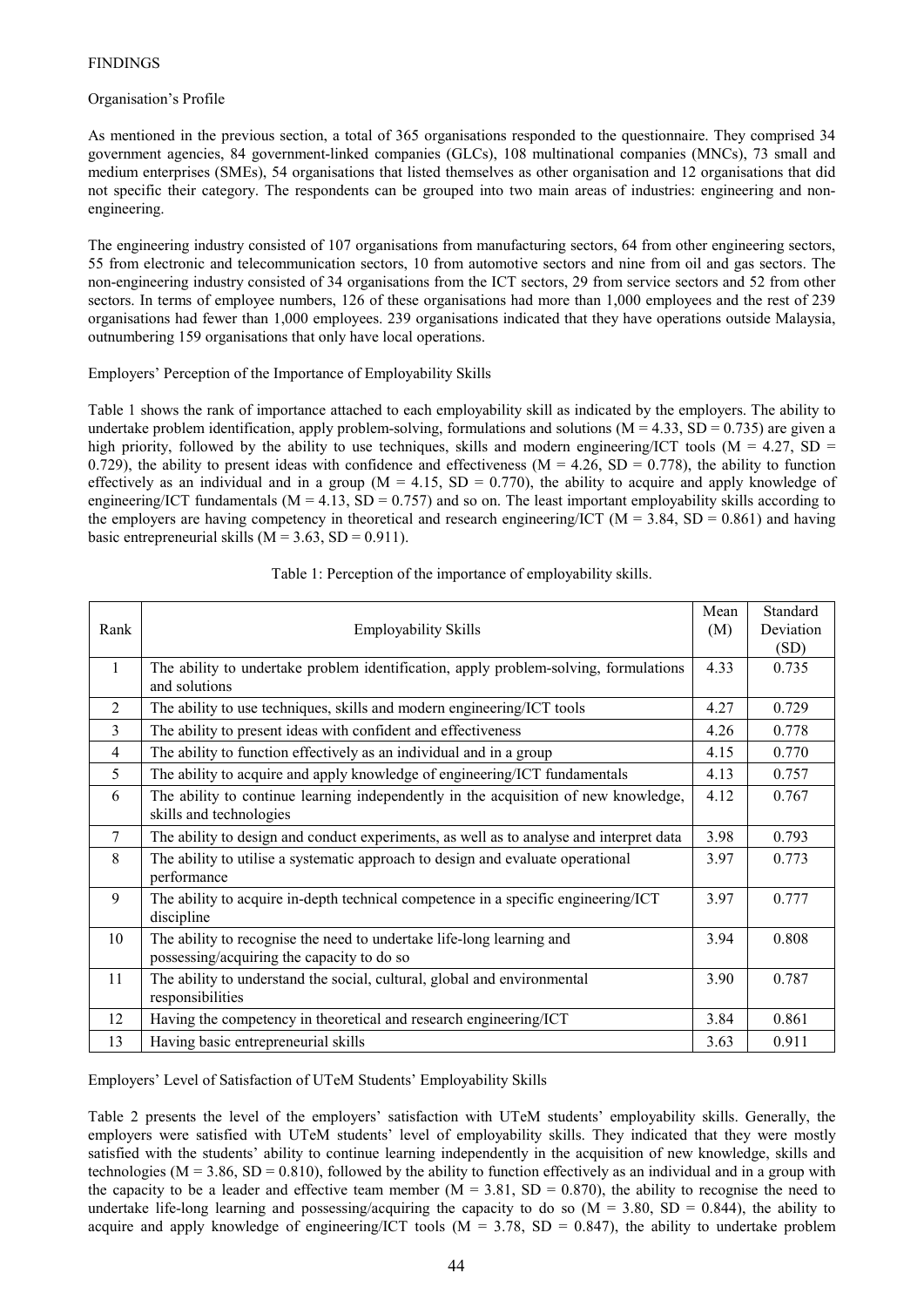identification, apply problem-solving, formulation and solutions  $(M = 3.78, SD = 0.857)$  and so on. The ability to design and conduct experiments, as well as to analyse and interpret data  $(M = 3.68, SD = 0.883)$  and having basic entrepreneurial skills ( $M = 3.56$ ,  $SD = 0.930$ ) ranked last on the level of satisfaction of the employers.

|                 |                                                                                                                                   | Mean<br>(M) | Standard          |
|-----------------|-----------------------------------------------------------------------------------------------------------------------------------|-------------|-------------------|
| Rank            | <b>Employability Skills</b>                                                                                                       |             | Deviation<br>(SD) |
| $\mathbf{1}$    | The ability to continue learning independently in the acquisition of new knowledge,<br>skills and technologies                    | 3.86        | 0.810             |
| 2               | The ability to function effectively as an individual and in a group with the capacity<br>to be a leader and effective team member | 3.81        | 0.870             |
| 3               | The ability to recognise the need to undertake life-long learning and<br>possessing/acquiring the capacity to do so               | 3.80        | 0.844             |
| 4               | The ability to acquire and apply knowledge of engineering/ICT tools                                                               | 3.78        | 0.847             |
| 5               | The ability to undertake problem identification, apply problem-solving, formulation<br>and solutions                              | 3.78        | 0.857             |
| 6               | The ability to present ideas with confidence and effective through oral and written<br>modes                                      | 3.77        | 0.799             |
| $7\phantom{.0}$ | The ability to understand the social, cultural, global and environmental<br>responsibilities                                      | 3.75        | 0.819             |
| 8               | The ability to acquire in-depth technical competence in a specific engineering/ICT<br>discipline                                  | 3.73        | 0.865             |
| 9               | The ability to use techniques, skills and modern engineering/ICT tools                                                            | 3.73        | 0.845             |
| 10              | The ability to utilise a systematic approach to design and evaluate operational<br>performance                                    | 3.72        | 0.845             |
| 11              | Having the competency in theoretical and research engineering/ICT                                                                 | 3.70        | 0.854             |
| 12              | The ability to design and conduct experiments, as well as to analyse and interpret<br>data                                        | 3.68        | 0.883             |
| 13              | Having basic entrepreneurial skills                                                                                               | 3.56        | 0.930             |

| Table 2: The level of satisfaction of UTeM students' employability skills. |  |
|----------------------------------------------------------------------------|--|
|----------------------------------------------------------------------------|--|

## DISCUSSION

The study found that the top five skills highly regarded by the employers are a combination of three soft skills and two hard skills. Ranked most important is the ability to undertake problem identification, apply problem-solving, formulation and solutions as the most important skills that employers needed in engineering and ICT students. The latter skill is the one that has been identified by Zaharim et al, who discussed the engineering employability skills required by employers in Asia [7] and is listed as important in Japan, Hong Kong and Singapore [7]. Thus, having the ability to think, reason and make sound decisions is crucial for employees determined to do well and advance into their respective career. An employee, who possesses the ability to think critically, act logically, and evaluate situations to make decisions and solve problems, is a valuable asset to the organisation [17].

At the same time, the ability to execute good and effective presentations, as well as leading and working as a team are deemed as important by the employers for the students, or any future employees, to master. This is due to the fact that without proper and effective communication skills, no amount of information can be shared effectively within the organisation, which affects the probability of productivity. Similarly, it is crucial for any employees to be able to work in teams due to the fact that every individual in an organisation are interconnected to each other, thus, requiring sharing of ideas and expertise in pushing the organisation forward.

In terms of the level of satisfaction, the employers indicated that they are generally satisfied with UTeM students' level of employability skills. The skill that they are most satisfied with is the ability to continue learning independently in the acquisition of new knowledge, skills and technologies. However, upon analysing what has been perceived as highly important in terms of employability skills needed to be possessed by technical students and future employees, there appears to be a critical gap. Hence, UTeM as a technical institution of higher learning must take notice of this important issue. This is because, it could have a serious impact on the University's graduates' chances to compete in the competitive job market.

One recommendation that the University could take up is to equip UTeM students with the skills identified by the employers. Amongst the initiatives that could be implemented urgently is to embed techniques and methods of problem identification and problem-solving in every subject taken by the students. Most importantly, the students must be made aware of the need to master concrete-logic, as well as abstract logic in order for them to not only possess the knowledge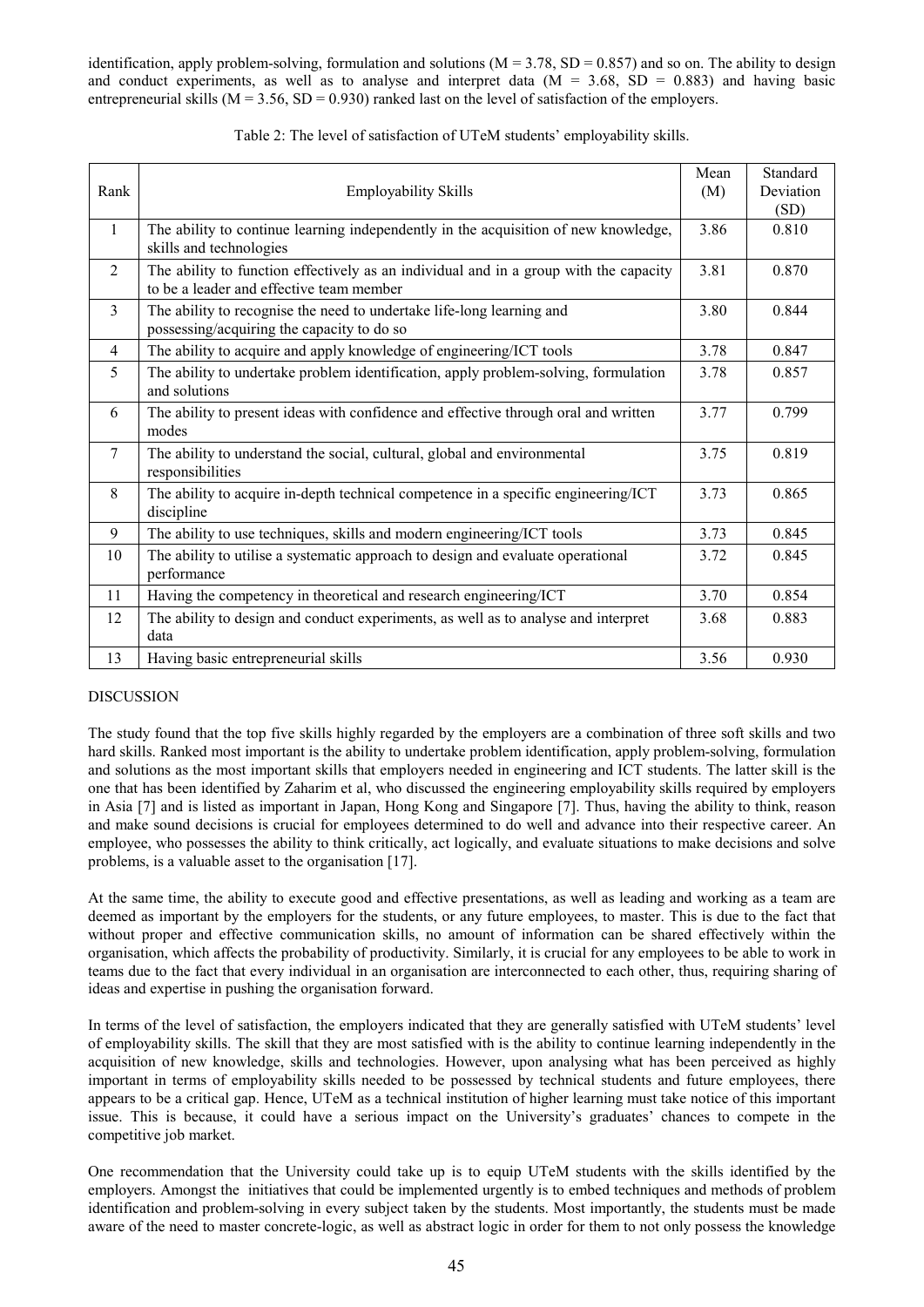of the subject, but more importantly possess the understanding of what they learn in class. Besides students, lecturers must also be exposed to various critical and creative thinking techniques to enable them to teach their students to identify and solve problems. This could be achieved by having consistent engagement with the industry in understanding their evolving requirements with regard to solving industrial problems. Finally, the engagement should not be focused on technical cooperation alone, but must be complemented with constant dialogue in identifying what industry needs from their future employees.

#### **CONCLUSION**

This study has provided some information about the employability skills needed by employers, when recruiting their future employees, especially, related to engineering and ICT graduates. First, it must be noted that equal attention is given to hard or technical skills, as well as to soft skills. Without this combination, employers will end up recruiting onedimensional employees thus denying them a workforce that is multi-tasking and able to execute their responsibilities well.

Second, there is an urgent need for universities to measure constantly employers' level of satisfaction with regard to the quality of graduates that universities are churning out every year. This is crucial due to the fact that if universities fail to produce the competent graduates required by employers, it will reflect badly on universities and their ability to understand the needs of industry.

Third, universities must ensure that they have constant engagement with industry in order for them to be able to detect changes in industry quickly. The ability to do this will enable universities to react proactively instead of reactively to any changes taking place in industry. Universities may not be able to implement all the changes immediately, but should be able to adjust progressively, thus, ensuring that their graduates are relevant to the needs of industry.

## AKNOWLEDGEMENT

This research was conducted using UTeM's short term research funding PJP/2011/PBPI (4B)/SSK00912 entitled: Measuring employers' perception on technical graduates and students employability: a case study of UTeM.

#### REFERENCES

- 1. Andelt, L.L., Barrett, L.A. and Bosshammer, B.K., Employer assessment of the skill preparation of students from the college of agricultural sciences and natural resources. *NACTA J.,* 41, **4***,* 47-50 (1997).
- 2. Hall, D.T., *Careers in Organizations*. Glenview, IL: Scott, Foresman (1976).
- 3. Hall, D.T., *Careers in and Out of Organizations*. Thousand Oaks, CA: Sage (2002).
- 4. Hall, D.T. and Mirvis, P.H., The new career contract: developing the whole person at midlife and beyond. *J. of Vocational Behavior*, 47, 269-289 (1995).
- 5. Mirvis, P.H. and Hall, D.T., Psychological success and the boundary less career. *J. of Organizational Behavior*, 15, 365-380 (1994).
- 6. Government of Malaysia, Ministry of Finance, The Malaysia Economy in Brief, Department of Statistics (2008).
- 7. Zaharim, A., Md Yusoff, Y., Omar, M.Z., Mohamed, A., Muhamad, N. and Mustapha, R., Engineering employability skills required by employers in Asia. *Proc. 6th WSEAS Inter. Conf. on Engng. Educ. (EE '09)*, Rodos, Greece, 195-201 (2009).
- 8. Norwood, F.B., Briggeman, B. and Henneberry, S.R., How do employers assess candidate attributes. *The North American Colleges and Teachers of Agriculture J.* (2007).
- 9. Wentling, R.M., Employability skills: the role of business education. *J. of Educ. for Business*, 62, **7**, 313-317 (1987).
- 10. Suleiman, E.B., Baharun, R. and Simpol, M.S., Changing Skills Required by the Industries: Perceptions of What Makes Business Graduates Employable. (Unpublished Research Report) (2004).
- 11. Hagan, D., [Employer satisfaction with ICT graduates.](http://crpit.com/confpapers/CRPITV30Hagan.pdf) *Proc. Sixth Australasian Computing Educ. Conf. (ACE2004)*, Dunedin, New Zealand, CRPIT, 30, 119-123 (2004).
- 12. Andrews, J. and Higson, H.E., Graduate employability, *soft skills* versus *hard* [business knowledge: a European](http://eprints.aston.ac.uk/17876/)  [study.](http://eprints.aston.ac.uk/17876/) *Higher Educ. in Europe*, 33, **4**, 411-422 (2008).
- 13. Knight, P.T. and Yorke, M., *Assessment, Learning and Employability*. Berkshire, England: The Higher Education Academy, McGraw-Hill (2003).
- 14. Fugate, M., Kinicki, A.J. and Ashforth, B.E., Employability: a psycho-social construct, its dimensions, and applications. *J. of Vocational Behaviour*, 65, 14-38 (2004).
- 15. Nguyen, D.N., Yanagawa, Y. and Miyazaki, S., University education and employment in Japan students' perceptions on employment attributes and implications for university education. *Emerald Group Publishing Limited,* 13, **3**, 202-218 (2005).
- 16. Bloom, A. and Saeki, H., Employability and Skill Set of Newly Graduated Engineers in India. The World Bank Policy Research Working Paper, South Asia Region, 5640 (2011).
- 17. Shukla, D., Employability skill among professionals chagrin of HR executives in Indian labour market: a study on engineering graduates of Bhopal City. *VSRD Inter. J. of Business and Manag. Research*, 2, **8**, 418-427 (2012).